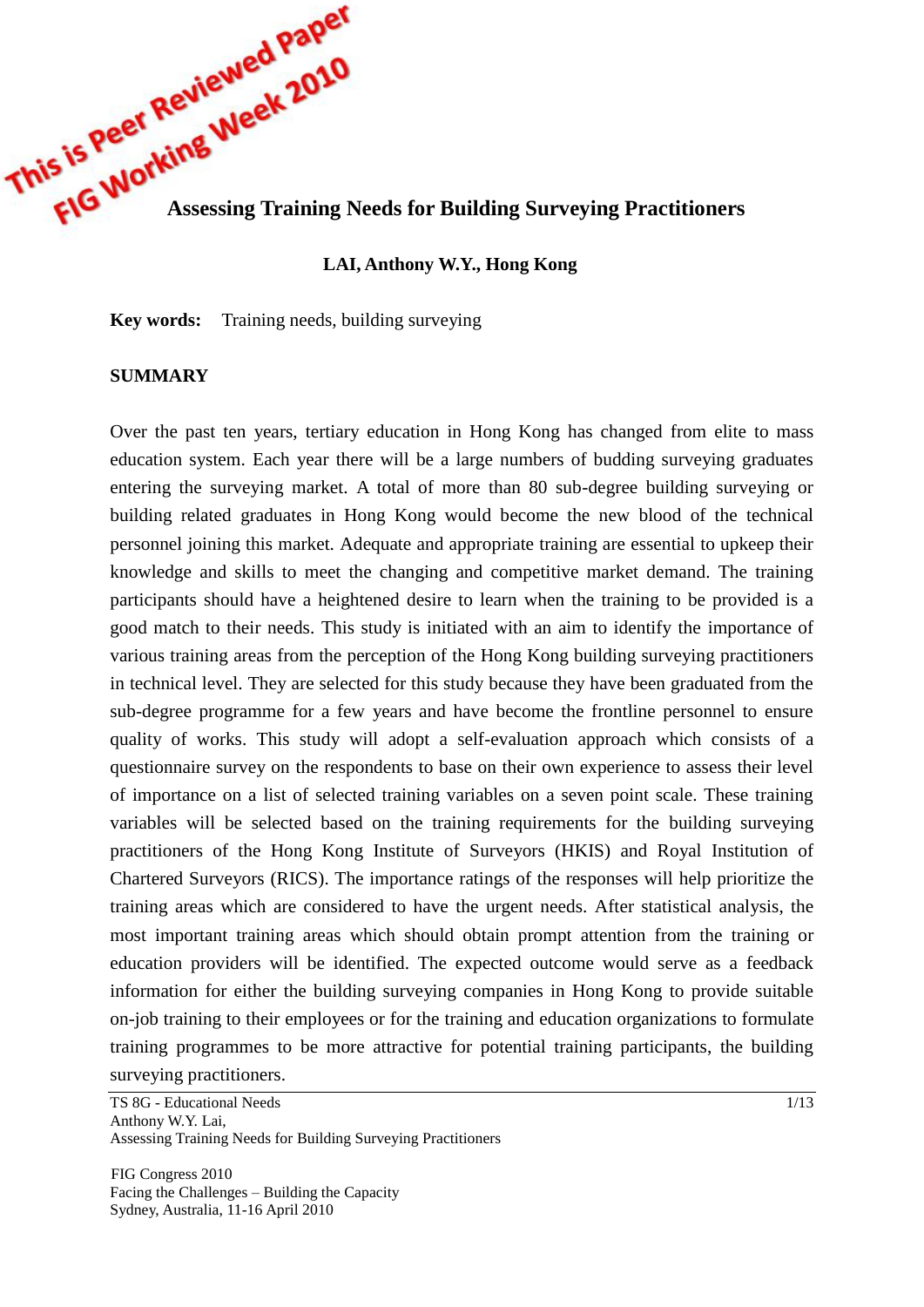# **Assessing Training Needs for Building Surveying Practitioners**

### **LAI, Anthony W.Y., Hong Kong**

#### **INTRODUCTION**

In recent year, construction professions have been increasingly exposed to competitive pressures through changing markets and rising customer expectations (Burnside and Westcott, 1999). The building construction process employs professionals from several disciplines (e.g. architectural, engineering and surveying etc.). Juran, 1988 emphasized the importance of training at all levels in order to achieve quality control and focus on achieving customer satisfaction.

Since the 1990s, universities in Hong Kong have shifted from elite to mass higher education. This shift has been accompanied by a wider policy context in the education sphere. Students are no longer students but rather clients or customers; admission to the university is about access instead of selection. The curriculum is market driven, and it encompasses practical courses from which students as customers can choose (Mok, 2000). The shift to mass higher education policy induces large influx of building surveying graduates entering the building surveying profession. In Hong Kong, the building surveying practitioners mainly involve in 2 major areas, i.e. maintenance of building and building control. Building surveying practitioners play a major role in the management and maintenance of existing buildings which includes taking the role as a project consultant for the building owners to formulate design proposal, supervise and coordinate building works related to alteration and addition of building, conversion and refurbishment of buildings. Arditi and Gunaydin, 1999 stated that the personnel in charge of building operation and maintenance must be trained to deliver high quality service. One of the goals for the training program is to develop the skills and abilities of the employees to ultimately bring about improvement (Low  $&$  Sze, 2005). Provision of relevant training and education contributes to correct performance and continuous improvement of quality throughout the entire organizations (Deming, 1986; Dale at al. 1997; Sohal et al. 1998). In order to explore the relevant areas of training and education for the building surveying practitioners, this study was based on the perceptions of the building surveying practitioners on the importance of training variables to prioritize the areas of training required. The outcome of the study was expected to update the training needs of the building surveying practitioners and help provide information for changing the university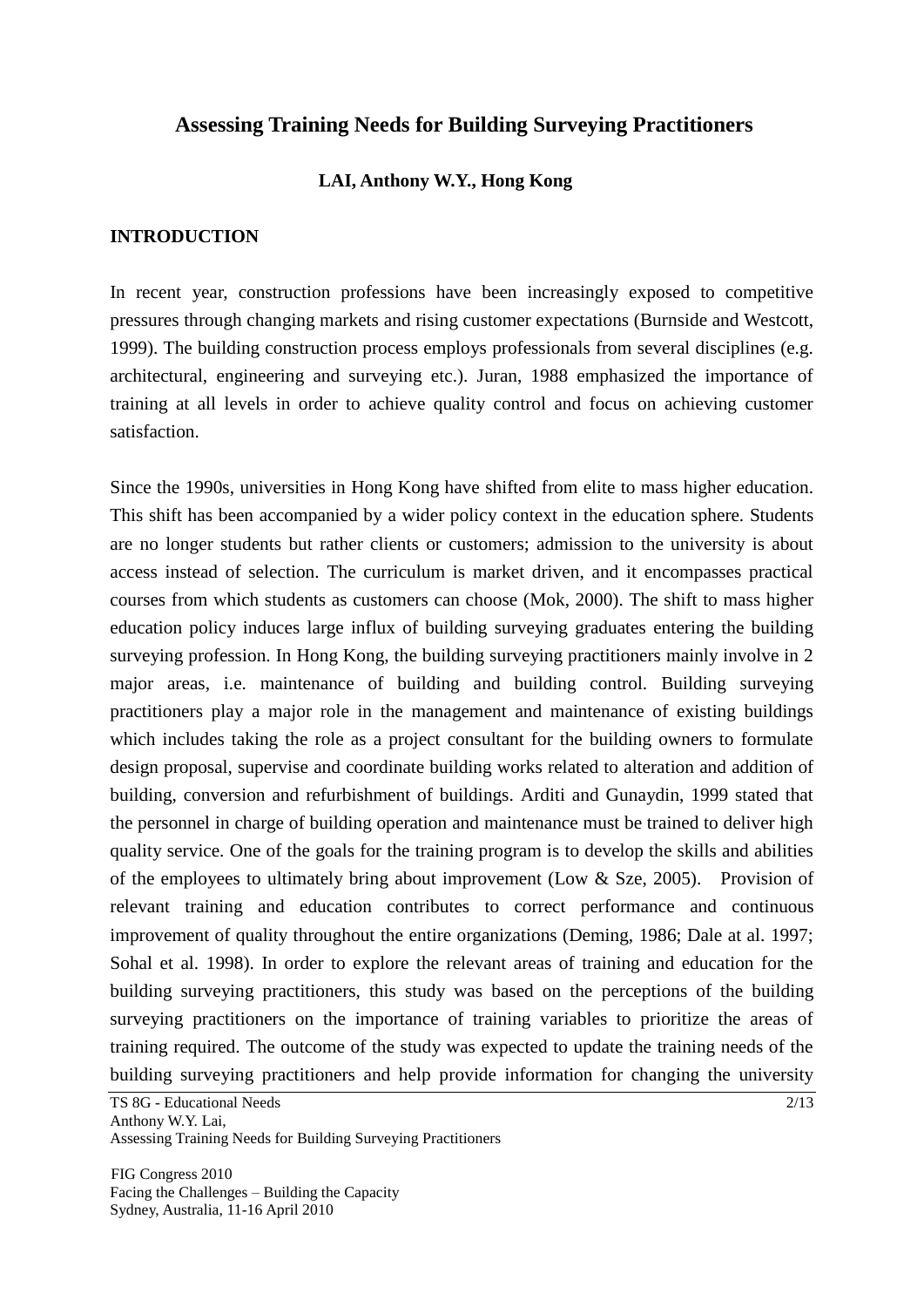curriculum to be more attractive and meeting the market demand.

## **TRAINING REQUIREMENTS**

The targeted respondents of this study will be the building surveying practitioners at technical level who have been acquiring certain level of practical experience in building surveying after their graduation. They are selected for this study because they have been graduated from the sub-degree programme for a few years and have become the frontline and middle management personnel to ensure quality of works. This study aims to base on the experience of the building surveying practitioners to perceive the importance level of selected 27 training variables

Both the Royal Institution of Chartered Surveyor (RICS) and Hong Kong Institute of Surveyors (HKIS) have provided detailed requirements of training to assess the competencies of their technical members. The required competencies for a building surveying practitioner at technical level are diverse, including the technical, legal, management, financial, personal and interpersonal. The requirements of training as stated in the RICS Assessment of Professional Competence (APC)/ Assessment of Technical Competence (ATC) requirements and competencies, and HKIS Rules and Guide to the Assessment of Technical Competence (ATC) prepared by the Building Surveying Division were compiled and re-phased into 27 statements, which formed the basis of an empirical questionnaire. The 27 training statements were categorised into two major groups of skills, i.e. generic skills and actual job skills. The generic skills are considered as the ingredients for developing a successful building surveying career, such as communication skills, language literacy and computer proficiency etc. The actual job skills are the technical know-how and techniques on finishing specific tasks related to particular streams of building surveying practice.

### **THE SURVEY**

A full questionnaire survey was initially undertaken to a cluster of sub-degree building surveying graduates of City University of Hong Kong. The strategy for data collection was initially to despatch questionnaires through e-mails to the building surveying graduates and request them to help despatch to their past or current classmates or colleagues. A total of 37 questionnaires were received through this channel. In order to enhance the response rate, a website was created after 6 week of this data collection channel with an aim to facilitate the

TS 8G - Educational Needs Anthony W.Y. Lai, Assessing Training Needs for Building Surveying Practitioners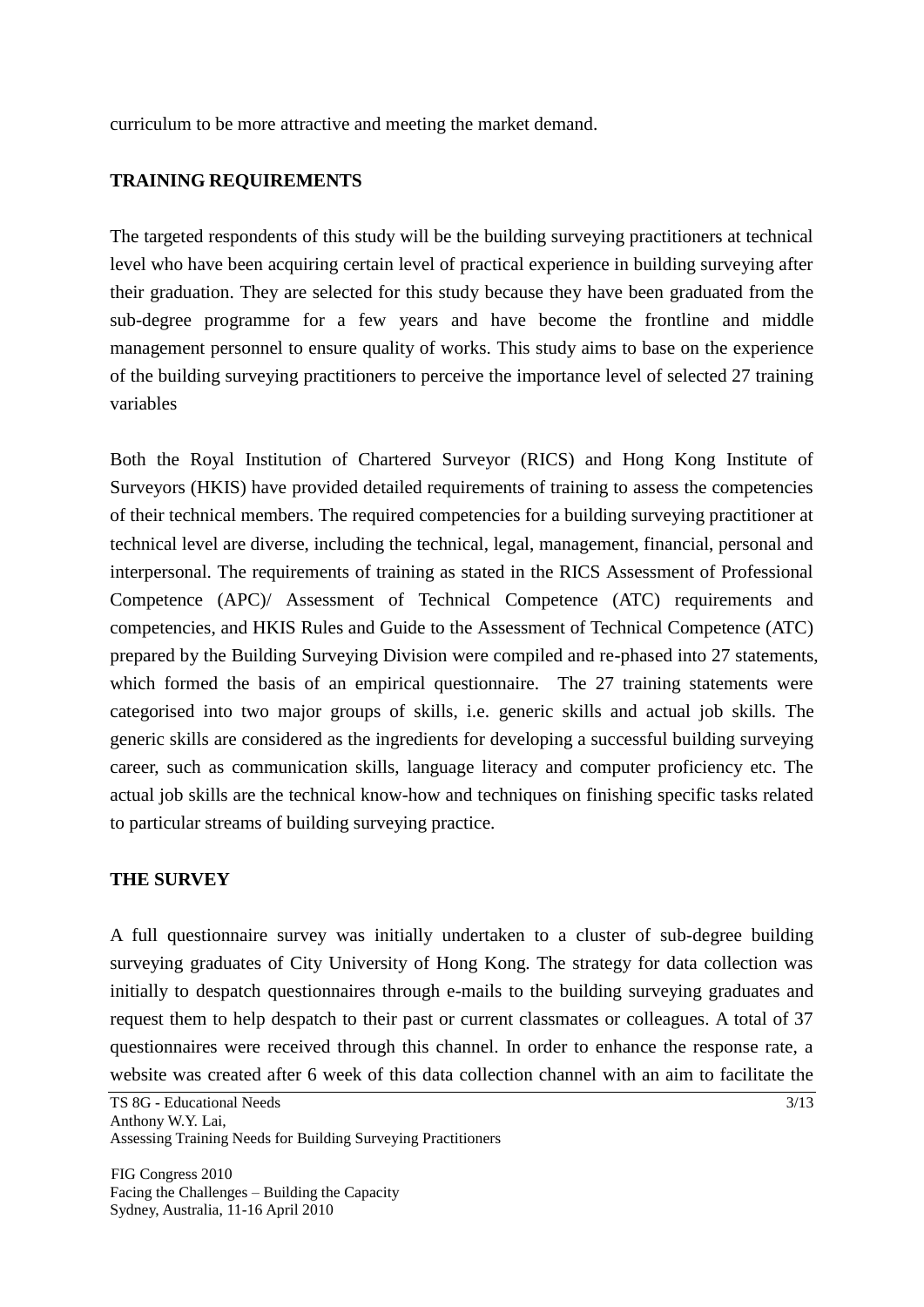return of the questionnaires. Finally 23 questionnaires were received through the website. Altogether a total of 60 samples were received, however, the responses to some training variables were missing. Finally only 51 valid samples could be taken out for statistical analysis by using the Statistical Package for Social Science (SPSS). The respondents were asked to rate their perceived importance of the 27 training variables, using the seven-point Likert's scale (i.e., from 1 = least important to 7 = most important). In summary, the widely accepted principles of good practices as stated in Easter-Smith et al. (1991) have been adopted in the preparation of questionnaires in order to maximise the survey responses. These good practices include:

- (a) The questionnaires are so designed to include various ways for ensuring an easy return of questionnaires through either fax, e-mail, website or the collection from past graduates of City University of Hong Kong.
- (b) A short description is provided to
	- (i) explain the purpose and expected benefits of this study;
	- (ii) assure confidentiality and anonymity of the responses.
- (c) Start the questionnaire with brief instructions about how to complete it.
- (d) Start with simpler factual questions on Part 1 regarding the background information about the respondents, then moving on Part 2 to items of opinions on 27 training variables

## **BACKGROUND INFORMATION ON SURVEY FINDINGS**

Questions related to the background information of the respondents are set in the questionnaire with an aim to explore how the survey findings may be influenced by the background information. Among the received samples, more than 90% are the graduates of the sub-degree programme from the City University of Hong Kong (Table 1). All these received samples are the graduates from a building related sub-degree programme which include more than 82% from the graduates of a building surveying sub-degree programme (Table 2). This data indicates that all the respondents are the right persons participating in this questionnaire survey. Table 3 indicates that at the time of conducting the questionnaire survey 92.2% respondents have graduated from the sub-degree study by 1 to 5 years and only 72.5% respondents have graduated by not more than 3 years. This finding supports that the respondents should have the sufficient post-graduation experiences to assess the importance level on the 27 training variables.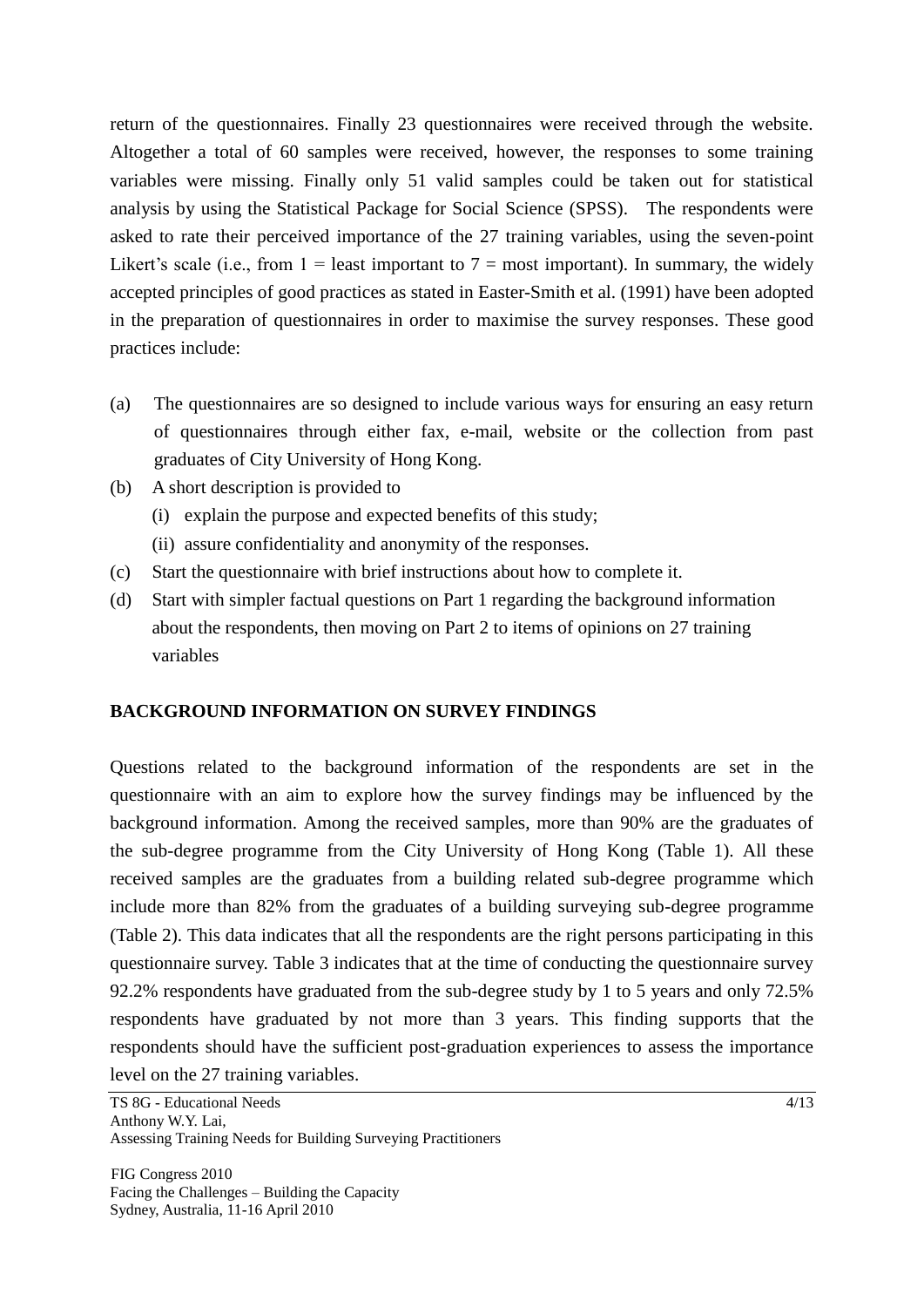| Name of University/College        | Frequency | Percent $(\% )$ |
|-----------------------------------|-----------|-----------------|
| City University of Hong Kong      | 46        | 90.2            |
| Institute of Vocational Education |           | 7.8             |
| Hong Kong Polytechnic University  |           | 2.0             |
| Total                             |           |                 |

Table 1: List of university/ college the respondents have completed their sub-degree study

| Study areas                                                                    | Frequency | Percent $(\% )$ |
|--------------------------------------------------------------------------------|-----------|-----------------|
| <b>Building Surveying</b>                                                      | 42        | 82.4            |
| <b>Building Construction/Construction</b><br><b>Engineering and Management</b> | 8         | 15.7            |
| <b>Quantity Surveying</b>                                                      |           | 2.0             |
| Total                                                                          | 51        | 100 0           |

Table 2: Area of sub-degree study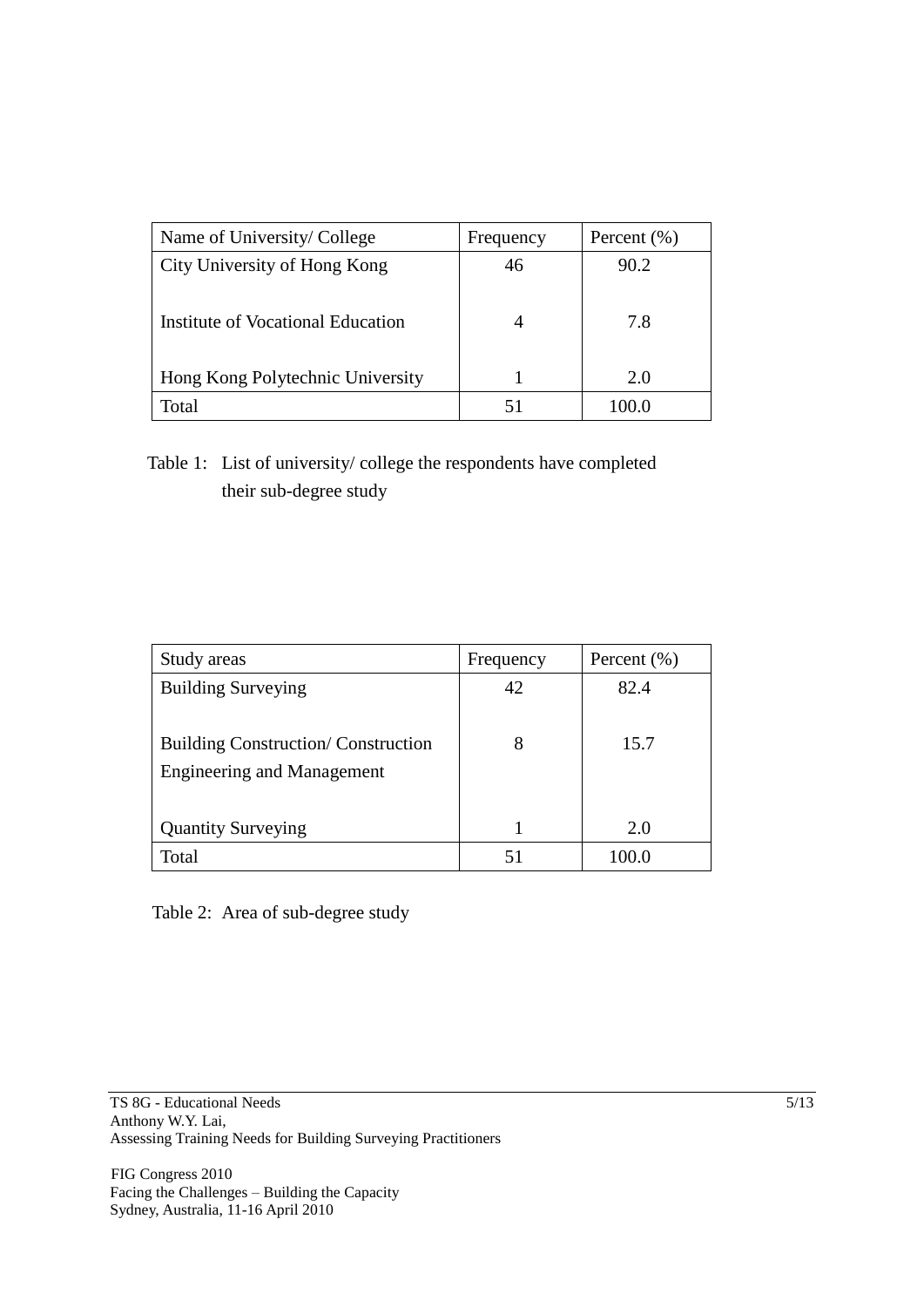| Years of graduation | Frequency      | Percent $(\% )$ | Cumulative      |
|---------------------|----------------|-----------------|-----------------|
|                     |                |                 | Percent $(\% )$ |
| 2006                | 9              | 17.6            | 17.6            |
| 2005                | 13             | 25.5            | 43.1            |
| 2004                | 15             | 29.4            | 72.5            |
| 2003                | 3              | 5.9             | 78.4            |
| 2002                | 7              | 13.7            | 92.1            |
| 2001                | 1              | 2.0             | 94.2            |
| 1999                | $\overline{2}$ | 3.9             | 98.0            |
| 1996 or before      | 1              | 2.0             | 100.0           |
|                     |                |                 |                 |
|                     |                |                 |                 |
| Total               | 51             | 100.0           |                 |

Table 3: Year of graduation from sub-degree

# **ANALYSIS**

Each construct scale for the training variables is tested for inter-item reliability by a Cronbach"s alpha test. Reliability is concerned with the internal consistency of the scale, i.e. "Does the scale behave similarly when administered by different people?" (Hoxley, 2000). The Cronbach's alpha reliability coefficient is the most widely used which can range from 0 to 1, with higher figures indicating better reliability (Hoxley, 2000). The Cronbach"s alpha for the measurement scale of these training variables ranges from 0.941to 0.949. The overall scale alpha figure is 0.945. These results show a very good reliability and consistency with reference to Madu and Kuei (1994) that the minimum reliability coefficients should be higher than 0.7. Nunnally also suggests that in exploratory result such as this, reliability coefficients of 0.6 will be sufficient (Black and Porter, 1996). As the reliability of each measurement is high enough, all the measurements could subsequently be taken out for statistically analysis by ranking the mean score of each training variables as shown in Table 4 below.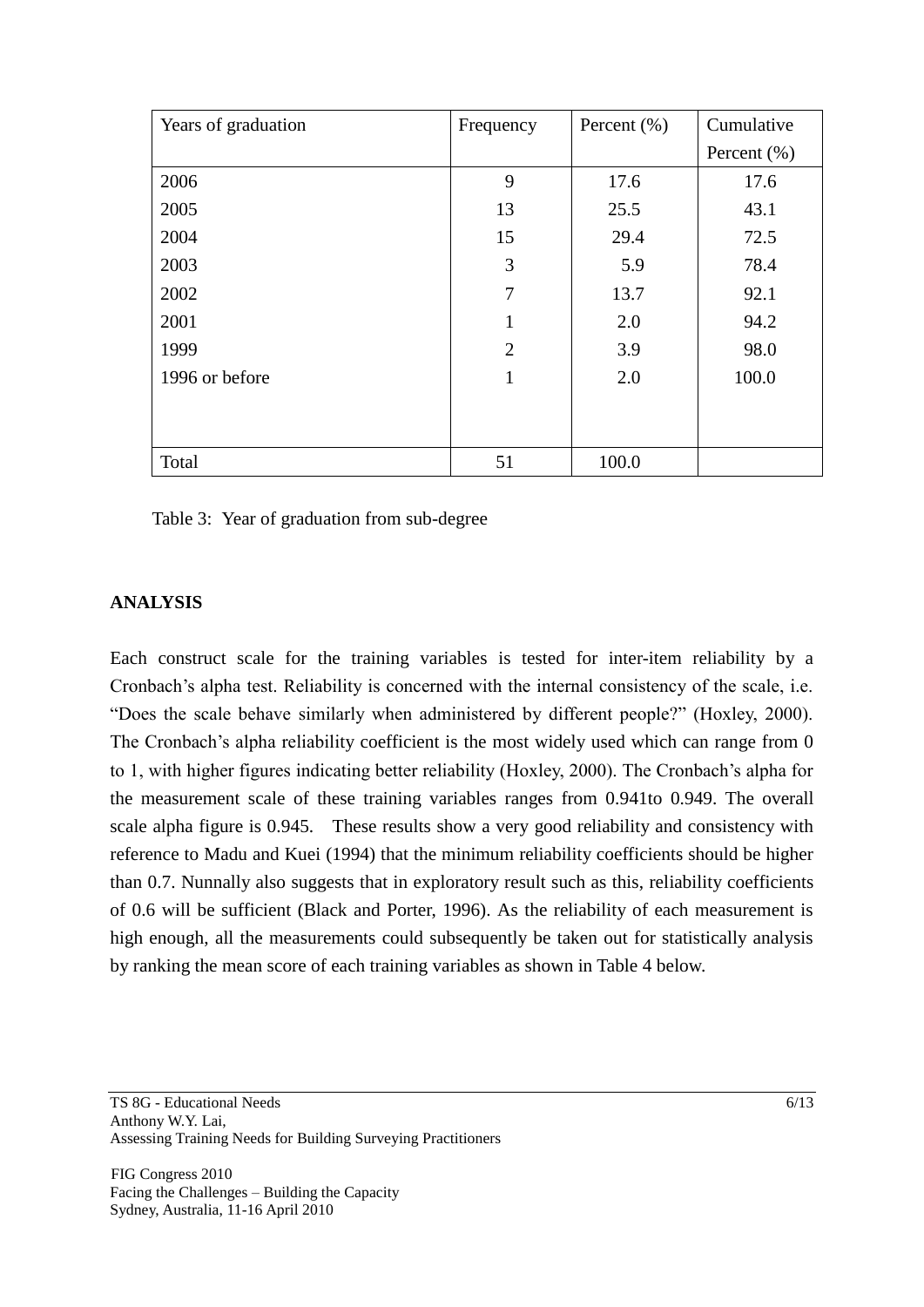| Item | <b>Training Variables</b>                                                           | Mean <sup>1</sup> | <b>Standard</b>  | Cronbach's         |
|------|-------------------------------------------------------------------------------------|-------------------|------------------|--------------------|
|      |                                                                                     |                   | <b>Deviation</b> | alpha <sup>2</sup> |
| 1.   | Communication and coordination skills with your colleagues and supervisors          | 5.489             | 1.214            | 0.943              |
| 2.   | Communication and coordination skills with contractors                              | 5.468             | 1.365            | 0.943              |
| 3.   | Communication skill on customer (user) care                                         | 5.447             | 1.282            | 0.943              |
| 4.   | Communication and coordination skills with client                                   | 5.319             | 1.353            | 0.943              |
| 5.   | Ability to diagnose building defects for remedy                                     | 5.319             | 1.304            | 0.942              |
| 6.   | Survey report writing skills (in English)                                           | 5.192             | 1.072            | 0.944              |
| 7.   | Ability to conduct condition survey independently                                   | 5.106             | 1.220            | 0.943              |
| 8.   | Application of building and development control legislations for licensed premises, | 5.043             | 1.574            | 0.942              |
|      | A&A works and new building works                                                    |                   |                  |                    |
| 9.   | Understanding and application of Building Regulations to deal with dangerous        | 4.978             | 1.496            | 0.943              |
|      | buildings and unauthorized building works                                           |                   |                  |                    |
| 10.  | Supervisory skills for building works                                               | 4.936             | 1.223            | 0.942              |
| 11.  | Knowledge and understanding in information technology                               | 4.851             | 1.251            | 0.944              |
| 12.  | Skill in conducting site meeting or coordination meetings                           | 4.809             | 1.279            | 0.943              |
| 13   | Ability to formulate planned maintenance programme                                  | 4.787             | 1.267            | 0.942              |
| 14   | Understanding building services installations and their application on A&A works    | 4.766             | 1.418            | 0.942              |
| 15   | Training for cost estimate and measurement of building works                        | 4.596             | 1.330            | 0.942              |
| 16.  | Training in environmental protection and sustainable construction                   | 4.596             | 1.210            | 0.944              |
| 17.  | Ability to evaluate consultants' or supplier' proposals                             | 4.576             | 1.229            | 0.942              |
| 18.  | Ability to perform contract administration for managing building works              | 4.532             | 1.316            | 0.942              |
| 19   | Scrutiny of fitting-out proposal for compliance with relevant regulations and Deed  | 4.511             | 1.349            | 0.943              |
|      | of Mutual Covenant for property management purpose                                  |                   |                  |                    |
| 20.  | Training for construction safety                                                    | 4.468             | 1.249            | 0.943              |
| 21   | Skills for writing specification and method statement                               | 4.447             | 1.411            | 0.942              |
| 22.  | Ability to perform tender analysis and prepare tender report                        | 4.447             | 1.380            | 0.941              |
| 23.  | Understand and evaluate test results for material selection                         | 4.277             | 1.228            | 0.944              |
| 24.  | Survey report writing skills (in Chinese)                                           | 4.255             | 1.391            | 0.946              |
| 25.  | Understanding and application of structural design and analysis on building works   | 4.213             | 1.444            | 0.943              |
|      | proposal                                                                            |                   |                  |                    |
| 26.  | Manual drafting skills                                                              | 4.149             | 1.335            | 0.949              |
| 27.  | Auto-CAD drawing skills                                                             | 4.085             | 1.666            | 0.947              |

Valid sample size: 51, <sup>1</sup>Scoring system scale of 1-7: 1 least important, 7 most important, <sup>2</sup>Total scale Cronbach's

alpha figure: 0.945, Table 4: Ranking of mean scores of training variables

TS 8G - Educational Needs Anthony W.Y. Lai, Assessing Training Needs for Building Surveying Practitioners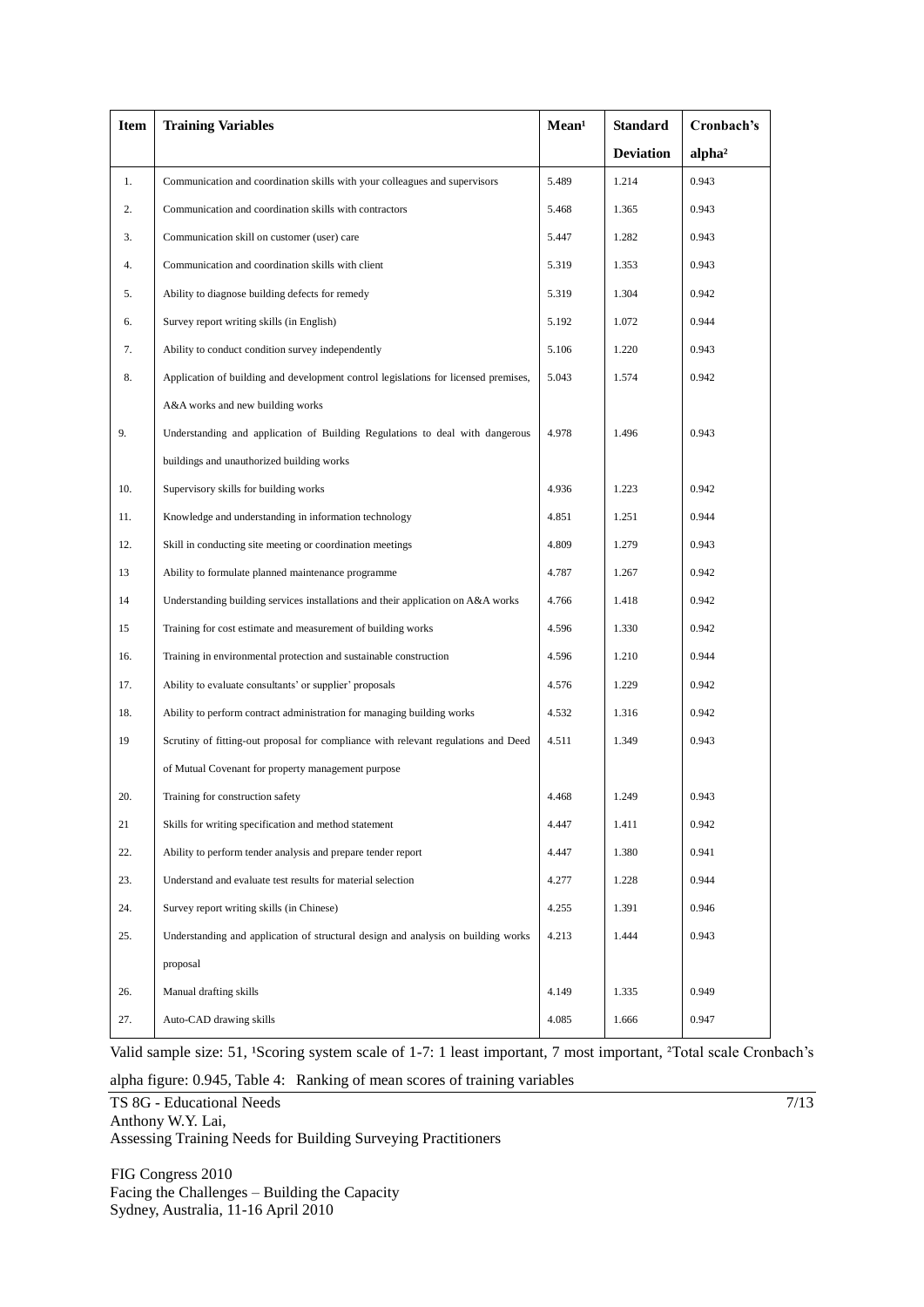Measuring the variability of the received data is an important factor in determining the inferences about the targeted sample of the building surveying graduates. The useful way to measure the variability of a set of data is the standard deviation, which determines the distance from each value in the set of data to the mean of the data. If all the items in the sample distribution are near to the mean then clearly it is a good representative for these items, or the vice versa (Morris, 1993). The general relationship between the standard deviation and the variability is that the greater the standard deviation is, the greater the dispersion of the sample distribution (Heinze, 1980). Therefore the mean and standard deviation of the received sample for the 27 training variables are worked out and illustrated in Table 4 above. Table 4 indicates that the mean and standard deviation of the received sample are ranged between 4.085 and 5.489, and between 1.076 and 1.666 respectively. As the range of the calculated standard deviation is low, the dispersion of the sample distribution rather narrow. Therefore it is a good representative for these items.

# **RESULTS**

This study aims at exploring the perceived level of importance of the training variables. Table 4 above illustrates the complete ranking of responses of this survey in descending order of the mean scores. Table 5 below depicts that there are 8 training variables with level of importance higher than 5.

| <b>Item</b>    | <b>Training Variables</b>                                        | Mean <sup>1</sup> | <b>Generic or Actual Job Skills</b> |
|----------------|------------------------------------------------------------------|-------------------|-------------------------------------|
| 1              | Communication and coordination skills with your colleagues and   | 5.489             | Generic skill                       |
|                | supervisors                                                      |                   |                                     |
| 2              | Communication and coordination skills with contractors           | 5.468             | Generic skill                       |
| 3              | Communication skill on customer (user) care                      | 5.447             | Generic skill                       |
| $\overline{4}$ | Communication and coordination skills with client                | 5.319             | Generic skill                       |
| 5              | Ability to diagnose building defects for remedy                  | 5.319             | Actual job skill                    |
| 6              | Survey report writing skills (in English)                        | 5.192             | Generic skill                       |
| 7              | Ability to conduct condition survey independently                | 5.106             | Actual job skill                    |
| 8              | Application of building and development control legislations for | 5.043             | Actual job skill                    |
|                | licensed premises, A&A works and new building works              |                   |                                     |
|                |                                                                  |                   |                                     |

<sup>1</sup>Scoring system scale of 1-7: 1 least important, 7 most important

Table 5: Highest mean scores of 8 most important training variables

TS 8G - Educational Needs Anthony W.Y. Lai, Assessing Training Needs for Building Surveying Practitioners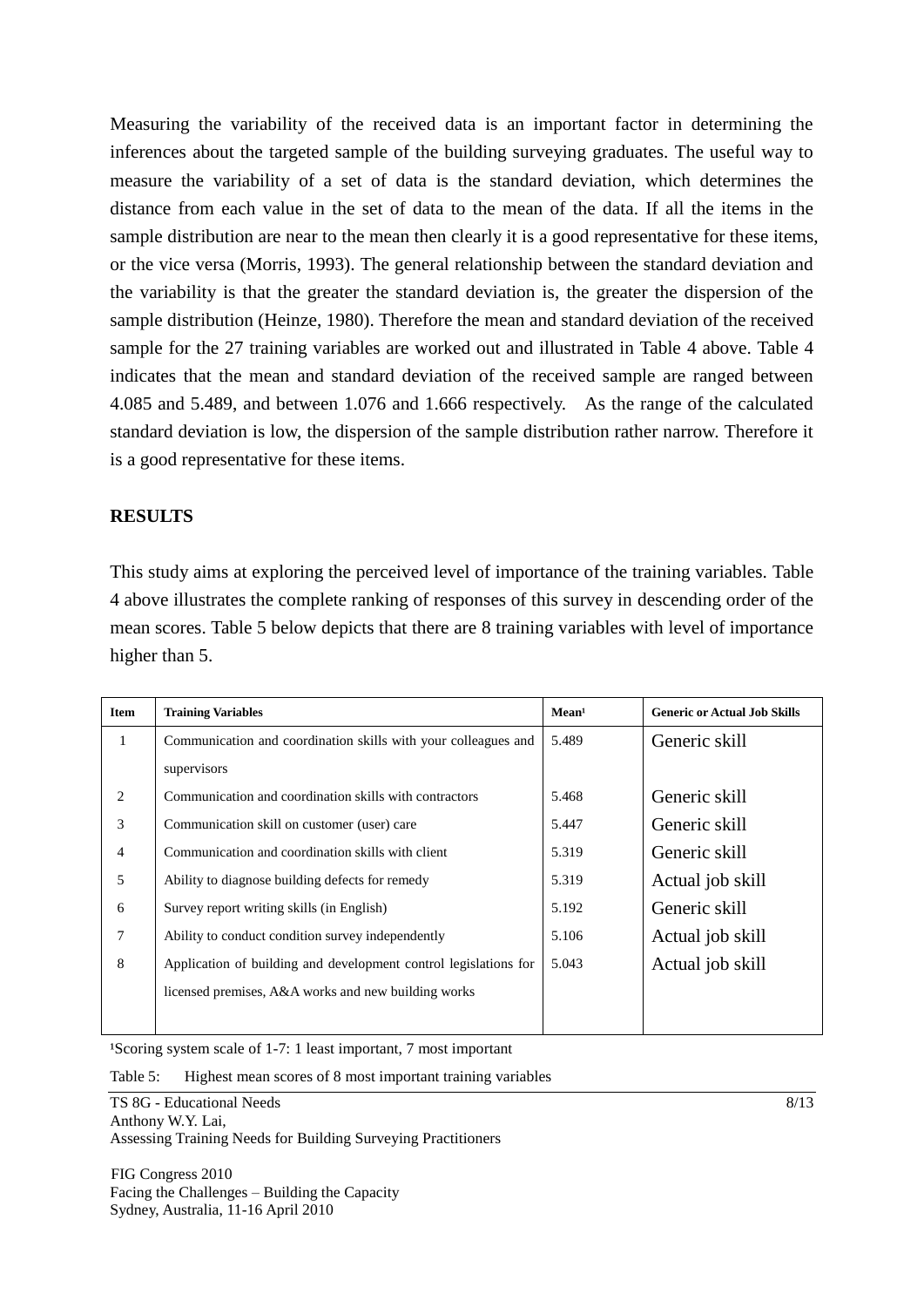Among these 8 training variables, 5 variables belong to generic skills while 3 variables belong to actual job skills. These results reflect that generic skills are considered very important. In particular, all the 4 communication related skills obtain the highest importance ratings. This finding could be explained that the building surveying practices are teamwork in nature which requires greater amount of human interaction. It is not surprising to note that the highest mean scores (i.e. 5.319, 5.106 and 5.043 respectively) of the three actual job skills are

- (a) ability to diagnose building defects for remedy; and
- (b) ability to conduct condition survey independently.
- (c) understanding and application of Building Regulations to deal with dangerous buildings and unauthorized building works;

They are all related to the maintenance of buildings and application of building regulations for the scrutiny or preparation of building works proposal which are the traditional specialism for the building surveying professional in Hong Kong.

Table 6 below illustrates 8 training variables with the lowest mean scores ranging from 4.468 to 4.085.

| <b>Item</b>    | <b>Training Variables</b>                              | Mean <sup>1</sup> | <b>Generic or Actual Job Skills</b> |
|----------------|--------------------------------------------------------|-------------------|-------------------------------------|
| 1              | Training for construction safety;                      | 4.468             | Actual job skill                    |
| $\overline{2}$ | Skills for writing specification and method statement; | 4.447             | Actual job skill                    |
| 3              | Ability to perform tender analysis and prepare tender  | 4.447             | Actual job skill                    |
|                | report;                                                |                   |                                     |
| $\overline{4}$ | Understand and evaluate test results for material      | 4.277             | Actual job skill                    |
|                | selection;                                             |                   |                                     |
| 5              | Survey report writing skills (in Chinese);             | 4.255             | Generic skill                       |
| 6              | Understanding and application of structural design     | 4.213             | Actual job skill                    |
|                | and analysis on building works proposal;               |                   |                                     |
| 7              | Manual drafting skills;                                | 4.149             | Generic skill                       |
| 8              | Auto-CAD drawing skills.                               | 4.085             | Generic skill                       |
|                |                                                        |                   |                                     |
|                |                                                        |                   |                                     |

<sup>1</sup>Scoring system scale of 1-7: 1 least important, 7 most important

Table 6: 8 training variables with the lowest mean scores.

TS 8G - Educational Needs Anthony W.Y. Lai, Assessing Training Needs for Building Surveying Practitioners

FIG Congress 2010 Facing the Challenges – Building the Capacity Sydney, Australia, 11-16 April 2010

9/13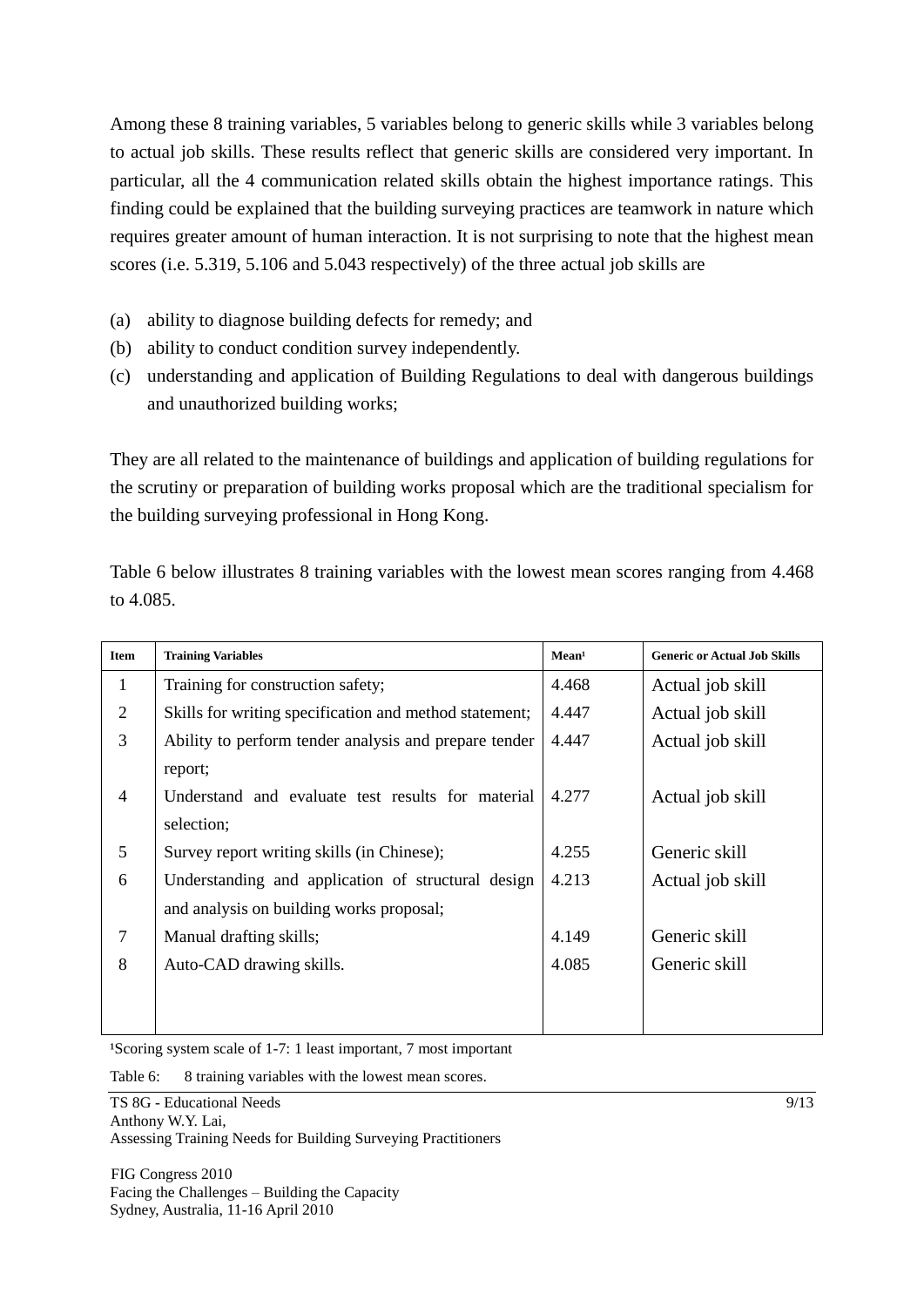Among these 8 training variables, 5 variables belong to actual job skills and 3 variables belong to generic skills. These findings can be explained that the 5 training variables related to actual job skills are greatly concerned by the professional level rather than the technical level. The practitioners at technical level will then comply with the stipulated requirements for carrying out the daily works. For example, the structural design and analysis of building works will usually be dealt with by the structural engineering consultant and assessing the suitability of materials to be selected for the building works will also be handled by the professional building surveyors. When comparing the training variables related to survey report writing skills, it is obvious to note that English writing is still much more important than the Chinese. Traditionally building surveying students are usually trained to equip the necessary writing skill for English survey report while Chinese writing skill is neglected. The two training variables related to drafting skills, no matter manual or computer aid, are considered as the least important. These findings generally match with the traditional building surveying practices that drafting is not the regular duty for the building surveying practitioners.

## **CONCLUSION**

The outcome of this study could well present an answer to the research question, "To what level the building surveying practitioners have perceived the importance of the training variables in dealing with the current building surveying practices?" Overall the building surveying practitioners have perceived the importance level just above the average level, i.e. the neutral figure of 4. The above analysis generally depicts that the building surveying practitioners reckon that selected training variables are important in dealing with the current building surveying practices.

The outcome of this study could serve as an index to formulate the provisions for training and education for building surveying practitioners since they will have the higher interests to participate in the training or educational programmes which they consider to be important for them. As the market is changing all the time and the demand for the building surveying practitioners is also changing, the survey should be regularly reviewed to reflect the updated views of the building surveying practitioners.

Since a large portion of the respondents participating in this questionnaire survey belong to the building surveying sub-degree graduates from the City University of Hong Kong, this

TS 8G - Educational Needs Anthony W.Y. Lai, Assessing Training Needs for Building Surveying Practitioners

FIG Congress 2010 Facing the Challenges – Building the Capacity Sydney, Australia, 11-16 April 2010

 $\frac{10}{13}$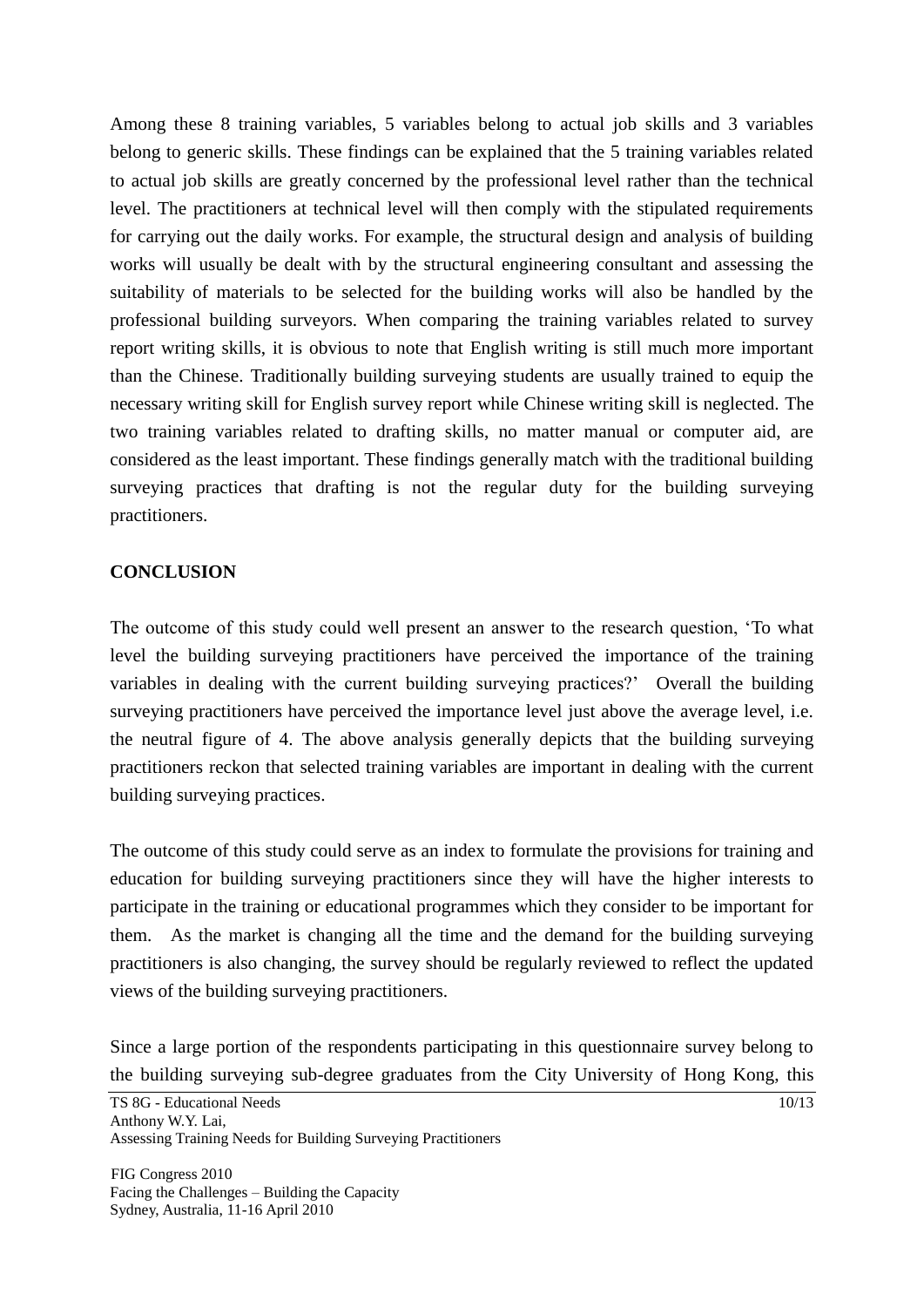study could be viewed as the graduate survey for the programme review purposes.

In summary, this paper has presented and discussed the results of a preliminary assessment on the perceived importance of the training variables from the Hong Kong building surveying practitioners" points of view, which the training and education providers should be aware of in the pursuit of continuously formulating the suitable and relevant programmes for their needs. In particular, focus should be made to the generic skill training as supported in the 8 most important training variables as listed in Table 5 above.

Concurrently, the results of this study could serve as the bench marking for further research on exploring the optimum situation to ensure better allocation of training resources.

# **REFERENCE**

Arditi, David, and Gunaydin, H. Murat, 1999, "*Perceptions of Process Quality in Building Projects"*, Journal of Management in Engneering, 43-53.

Black, Simon A. and Porter, Leslie J., Winter 1996, "Identification of the Critical Factors of TQM", Decision Sciences, Volume 27 Number 1.

Burnside, K, and Westcott, A.J. 1999, "*Marketing trends and developments in QS services"*, Baldry, D, Ruddock, L, The Challenge of Change: Construction and Building for the New Millennium, Proceedings of RICS Construction and Building Research Conference, University of Salford, London, RICS, 88-102.

Dale, B., Cooper, C., Wilkinson, A., 1997, Managing Quality and Human Resources: A Guide to Continuous Improvement, 2<sup>nd</sup> ed., Blackwell Publishers, Oxford.

Deming, W.E., 1986, Out of Crisis, Centre for Advanced Engineering Study, MIT, Cambridge, MA.

Easterby-Smith, M., Thorpe, R. and Lowe, A., 1991, *Management Research An Introduction*, Stage Publications.

Heinze, D., 1980, *Fundamental of Managerial Statistics*, South-Western Publishing Co.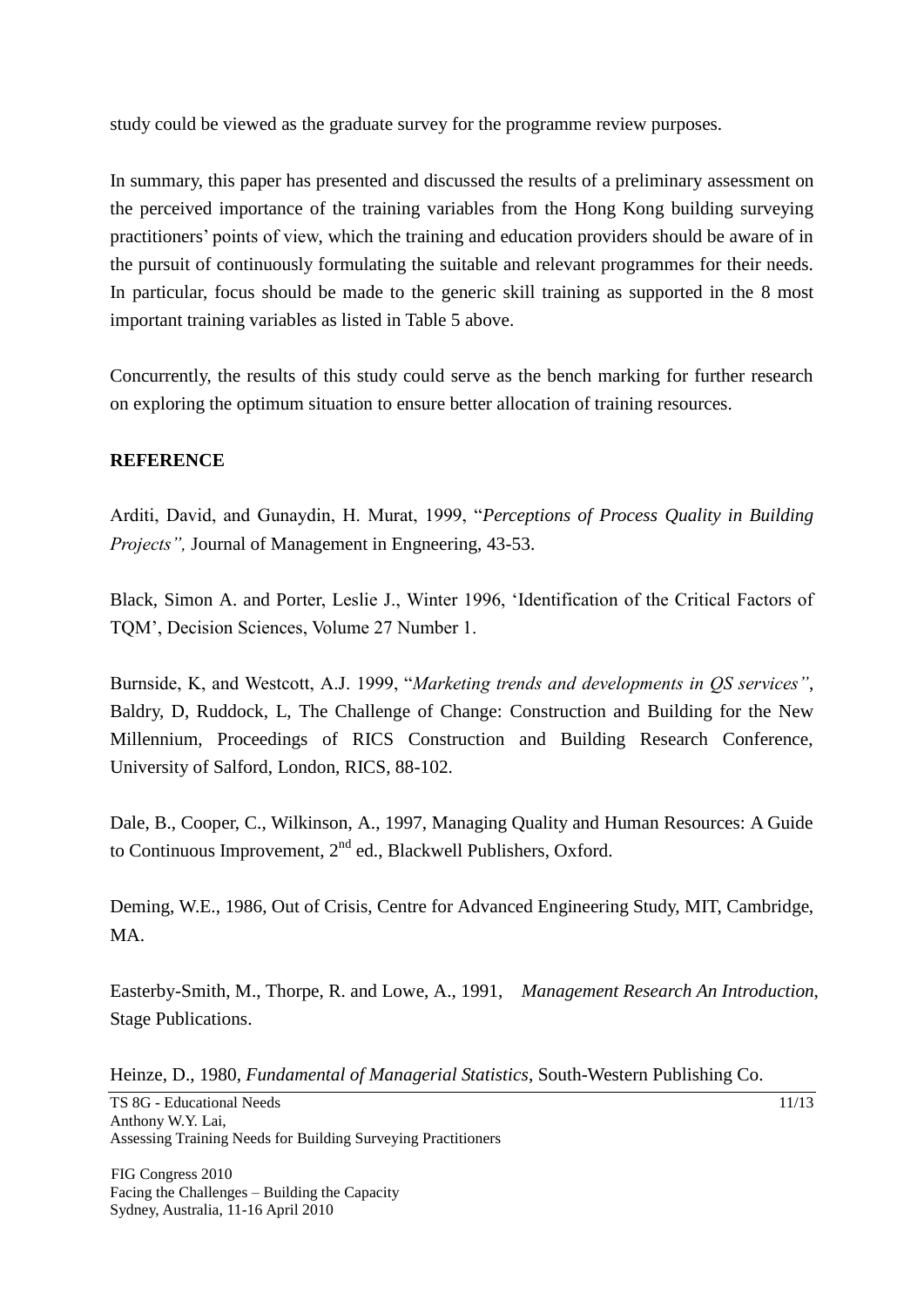Hoxley, Michael, 2000, "Measuring UK construction professional service quality: the what, how, when and who', International Journal of Quality & Reliability Management, Vol.17 Number 4/5, pp.511-526.

Juran, J. M, ed. (1988), *Juran's quality control handbook*, 4<sup>th</sup> Ed., McGraw-Hill, Inc., New York, N.Y..

Low Sui Pheng & Sze Hui Hong, 2005, "Research And Concepts – Strategic quality management for the construction industry', The TQM Magazine, Vol.17 No.1, pp.35-53.

Madu, C.N., and C.H. Kuei. 1994, An empirical assessment of managers' perceptions of quality dimensions associated with organizational performance. Working paper, pace University, New York.

Mok, Ka Ho, 2000, "*Impact of Globalization: A Study of Quality Assurance Systems of Higher Education in Hong Kong and Singapore",* Comparative Education Review, vol. 44, no.2 pp.148-174.

Morris, C., 1993, *Quantitative Approaches In Business Studies*, Pitman Publishing, Third Edition.

Nunnally, J.C. *Psychometric theory.* New York: McGraw-Hill, 1967.

Sohal, A.S., Samson, D., Ramsay, L., 1998, "*Requirements for successful implementation of total quality management",* International Journal of Technology Management, 16, 4/5/6, 505-19.

# **BIOGRAPHICAL NOTES:**

**Anthony Lai** has been qualified as a professional building surveyor in the Hong Kong Institute of Surveyors and Royal Institutions of Chartered Surveyors and has been teaching in the building surveying sub-degree programme for more than 15 years. Currently his research interests focus on quality management, building control, training and various general management issues. His publication details include 4 international conference papers and a